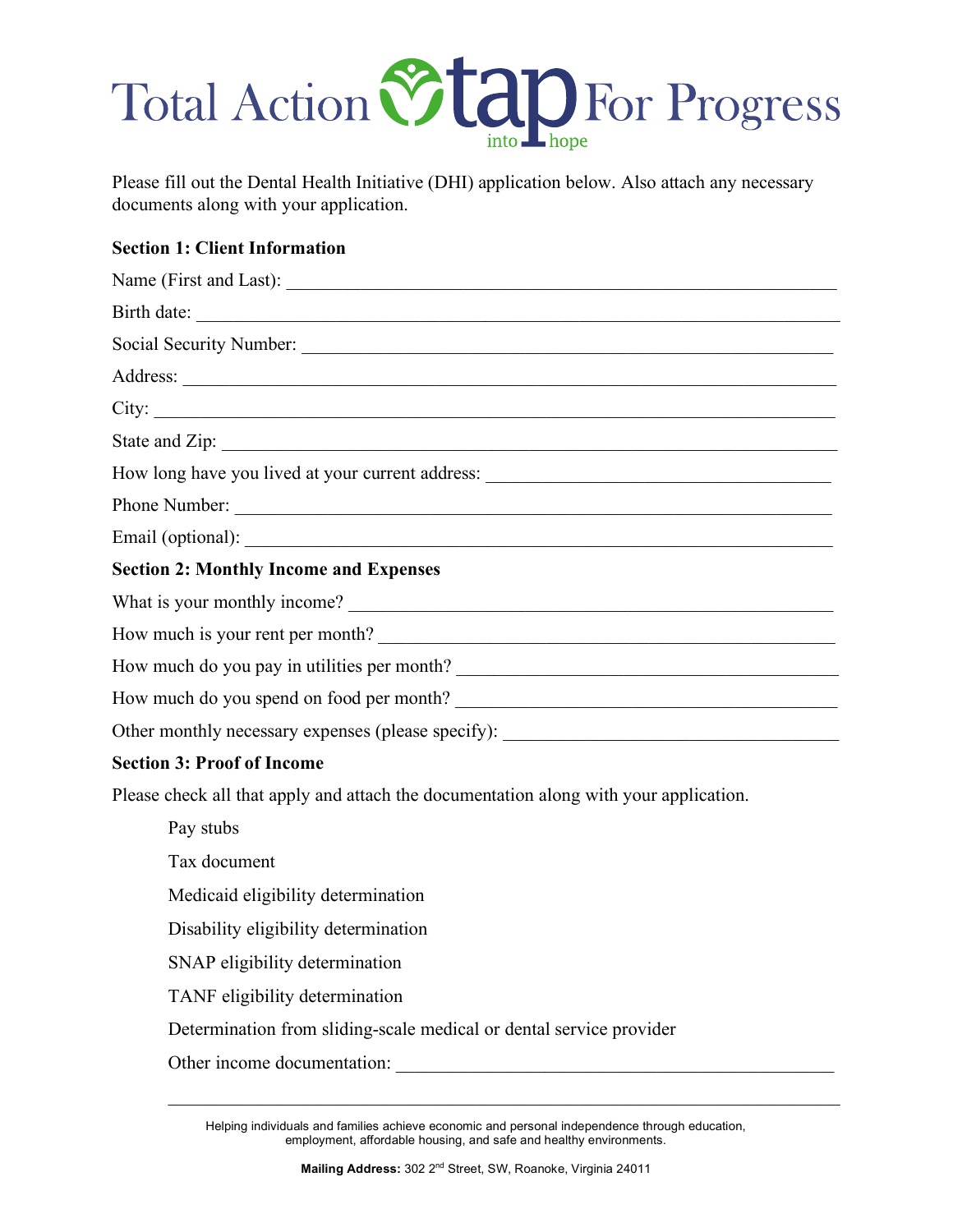## Total Action Vtap For Progress

#### **Section 4: Procedure Needed**

Please give a brief description of the procedure(s) needed. (Denture plates, Extractions, Caries, Other): \_\_\_\_\_\_\_\_\_\_\_\_\_\_\_\_\_\_\_\_\_\_\_\_\_\_\_\_\_\_\_\_\_\_\_\_\_\_\_\_\_\_\_\_\_\_\_\_\_\_\_\_\_\_\_\_\_\_\_\_\_\_\_\_\_\_\_\_\_\_\_

 $\mathcal{L}_\mathcal{L} = \{ \mathcal{L}_\mathcal{L} = \{ \mathcal{L}_\mathcal{L} = \{ \mathcal{L}_\mathcal{L} = \{ \mathcal{L}_\mathcal{L} = \{ \mathcal{L}_\mathcal{L} = \{ \mathcal{L}_\mathcal{L} = \{ \mathcal{L}_\mathcal{L} = \{ \mathcal{L}_\mathcal{L} = \{ \mathcal{L}_\mathcal{L} = \{ \mathcal{L}_\mathcal{L} = \{ \mathcal{L}_\mathcal{L} = \{ \mathcal{L}_\mathcal{L} = \{ \mathcal{L}_\mathcal{L} = \{ \mathcal{L}_\mathcal{$ 

 $\mathcal{L}_\mathcal{L} = \{ \mathcal{L}_\mathcal{L} = \{ \mathcal{L}_\mathcal{L} = \{ \mathcal{L}_\mathcal{L} = \{ \mathcal{L}_\mathcal{L} = \{ \mathcal{L}_\mathcal{L} = \{ \mathcal{L}_\mathcal{L} = \{ \mathcal{L}_\mathcal{L} = \{ \mathcal{L}_\mathcal{L} = \{ \mathcal{L}_\mathcal{L} = \{ \mathcal{L}_\mathcal{L} = \{ \mathcal{L}_\mathcal{L} = \{ \mathcal{L}_\mathcal{L} = \{ \mathcal{L}_\mathcal{L} = \{ \mathcal{L}_\mathcal{$ 

 $\mathcal{L}_\mathcal{L} = \{ \mathcal{L}_\mathcal{L} = \{ \mathcal{L}_\mathcal{L} = \{ \mathcal{L}_\mathcal{L} = \{ \mathcal{L}_\mathcal{L} = \{ \mathcal{L}_\mathcal{L} = \{ \mathcal{L}_\mathcal{L} = \{ \mathcal{L}_\mathcal{L} = \{ \mathcal{L}_\mathcal{L} = \{ \mathcal{L}_\mathcal{L} = \{ \mathcal{L}_\mathcal{L} = \{ \mathcal{L}_\mathcal{L} = \{ \mathcal{L}_\mathcal{L} = \{ \mathcal{L}_\mathcal{L} = \{ \mathcal{L}_\mathcal{$ 

 $\mathcal{L}_\mathcal{L} = \{ \mathcal{L}_\mathcal{L} = \{ \mathcal{L}_\mathcal{L} = \{ \mathcal{L}_\mathcal{L} = \{ \mathcal{L}_\mathcal{L} = \{ \mathcal{L}_\mathcal{L} = \{ \mathcal{L}_\mathcal{L} = \{ \mathcal{L}_\mathcal{L} = \{ \mathcal{L}_\mathcal{L} = \{ \mathcal{L}_\mathcal{L} = \{ \mathcal{L}_\mathcal{L} = \{ \mathcal{L}_\mathcal{L} = \{ \mathcal{L}_\mathcal{L} = \{ \mathcal{L}_\mathcal{L} = \{ \mathcal{L}_\mathcal{$ 

Name of Dentist/Provider (Important: Please attach formal treatment plan)

| <b>Section 5: Please check the boxes that apply</b> |  |  |  |  |  |  |  |  |
|-----------------------------------------------------|--|--|--|--|--|--|--|--|
|-----------------------------------------------------|--|--|--|--|--|--|--|--|

| Race                                | <b>Housing Status</b>       |
|-------------------------------------|-----------------------------|
| American Indian                     | Renting                     |
| Asian                               | Own home                    |
| <b>Black or African American</b>    |                             |
| Native Hawaiian or Pacific Islander | <b>Veteran Status</b>       |
| White                               | Veteran                     |
| Other                               | Non-Veteran                 |
| Ethnicity                           | How did you hear about us?: |
| Hispanic                            |                             |
| Non-Hispanic                        |                             |
| Other                               |                             |

Helping individuals and families achieve economic and personal independence through education, employment, affordable housing, and safe and healthy environments.